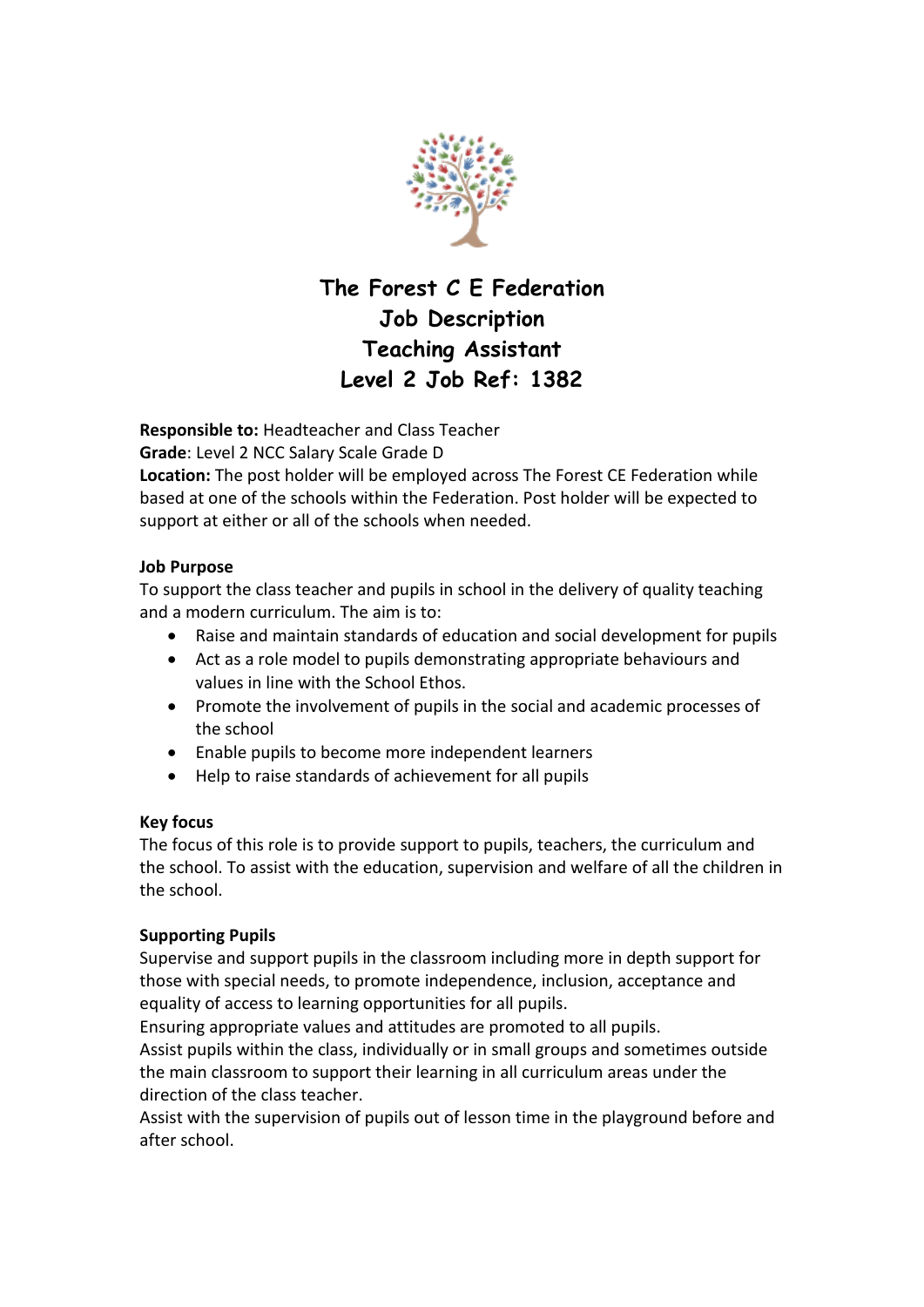Support pupils on visits, trips and out of school activities as required and take responsibility for a group of pupils under the supervision of the teacher.

#### **Supporting Teachers**

Assist with the planning, development and implementation of pupil education/behaviour plans and personal care programmes.

Administer routine tests and undertake routine marking of pupils' work to meet requirements of pupils and the curriculum.

Create and maintain a purposeful, orderly and supportive environment in accordance with lesson plans and assist with the display of pupils' work to support pre-defined learning activities to meet the needs of pupils and the curriculum. Prepare, maintain and use equipment and resources to meet lesson plans/learning activities.

Prepare class activities ready for the start of the school day.

Monitor, feedback, record and report on pupil progress, including feedback to pupils, and participate in the completion of pupil profiles and records of attainment to maximise pupil development.

Provide clerical and other support to meet requirements including photocopying. Monitor resource levels and contribute to the resource ordering process to ensure the timely availability of resources to meet the requirements of the curriculum. Accompany teachers and classes on educational visits.

Liaise with parents as directed by the teacher to foster good links between home and school.

Ensure the classroom is tidy at the end of the day.

Operate IT equipment to assist the class teacher.

Setting out of PE equipment.

#### **General**

To attend relevant training as and when required.

To administer first aid in line with LA guidelines.

Participate in meetings, team development activities and assist less experienced colleagues when appropriate, to support the achievement of individual and team performance and development objectives.

Build and maintain positive and constructive working relationships with pupils, parents, carers and colleagues to maximise pupils' development and maintain the overall ethos of the school.

To carry out any other reasonable tasks in keeping with the post as specified by the Headteacher.

To ensure the health and safety of the children and report concerns or details of accidents/incidents to the teacher or Headteacher.

Contribute and implement the school's behaviour policy and support children in complying with that policy.

Assist in the general care of the school environment by keeping classrooms and other areas in tidy and good working order.

Operate IT equipment to assist the teacher.